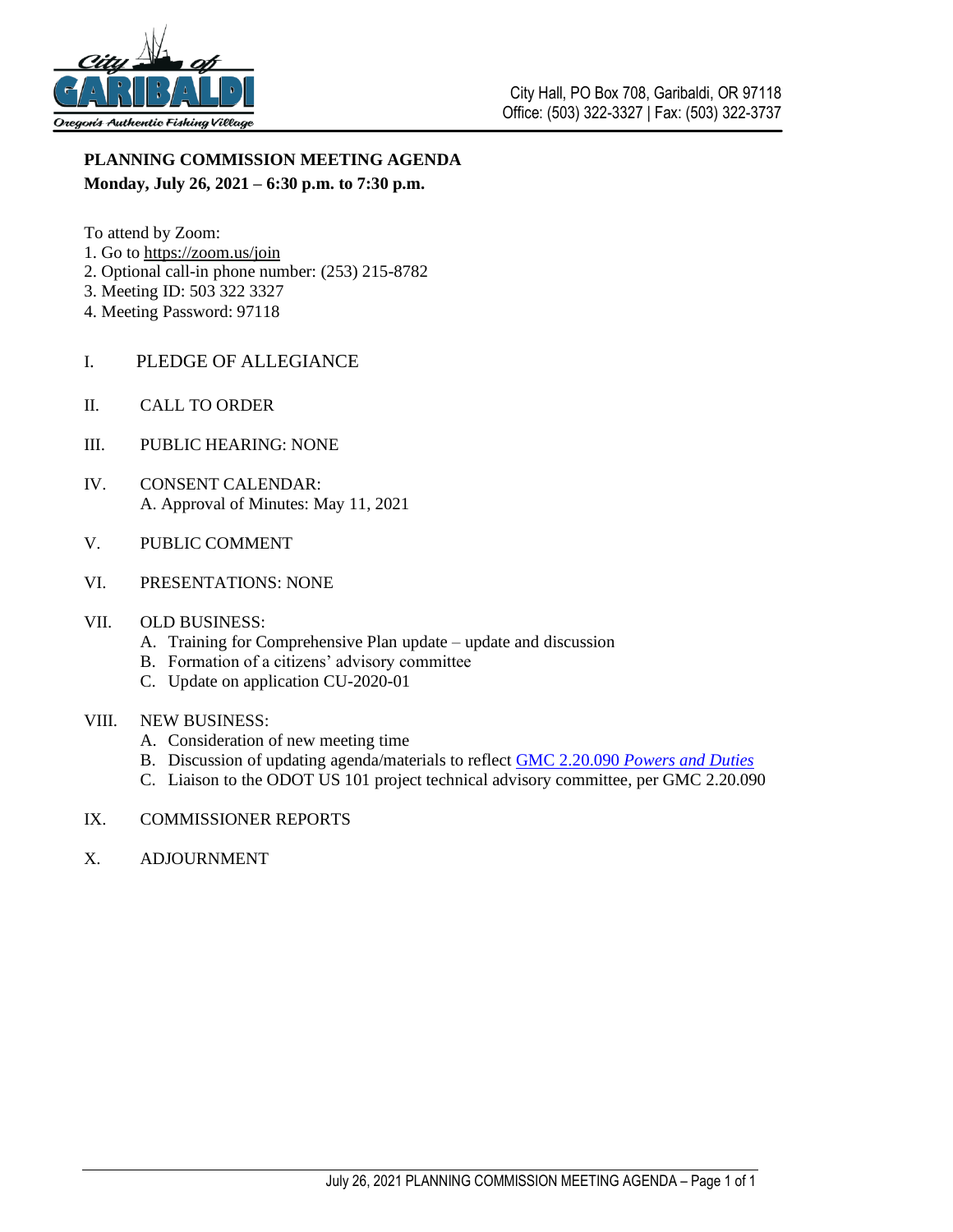

# **SPECIAL PLANNING COMMISSION MEETING MINUTES Tuesday May 11, 2021 – 6:30 p.m. to 7:30 p.m. ZOOM MEETING**

I. PLEDGE OF ALLEGIANCE

## II. CALL TO ORDER

Pro-tem Chair Roger Cooper called the Planning Commission Meeting to order at 6:30 p.m. Present were Commissioners Nathan Findling, James Buker, Judith Parker, Roy Hamilton and Roger Cooper. Assistant City Manager Lori Longfellow and City Administrative Assistant 2 Laura Schmidt. Citizen present was Paul Daniels and Sandy Tyrer.

#### III. PUBLIC HEARING: NONE

- IV. CONSENT CALDENDAR:
	- A. Approval of Minutes: March 22, 2021

Cm. Parker made a **MOTION** to approve the 3/22/2021 meeting minutes. Cm. Hamilton seconded. **AYES: Cooper, Parker, Buker and Hamilton. NAYS: None. ABSTENTION: Findling. Motion PASSED 4-0-1.**

V. PUBLIC COMMENT

Paul Daniels made public comment regarding the comp plan, specifically section 2 – Citizen Involvement Policy. He read section A as follows "citizens, including residents and property owners shall have the opportunity to be involved in all phases of the planning efforts by the city", then Section B "the Planning Commission shall be representative of a wide diversity of views and interests in the community" and Section C "technical information such as plan, background data, the comprehensive plan, and city ordinances shall be available to the public at nominal cost".

- VI. PRESENTATIONS: NONE
- VII. OLD BUSINESS:
	- A. Training for Comprehensive Plan Update and Discussion

Cm. Findling gave an update on his communication with Lisa Phipps, DLCD and John Morgan.